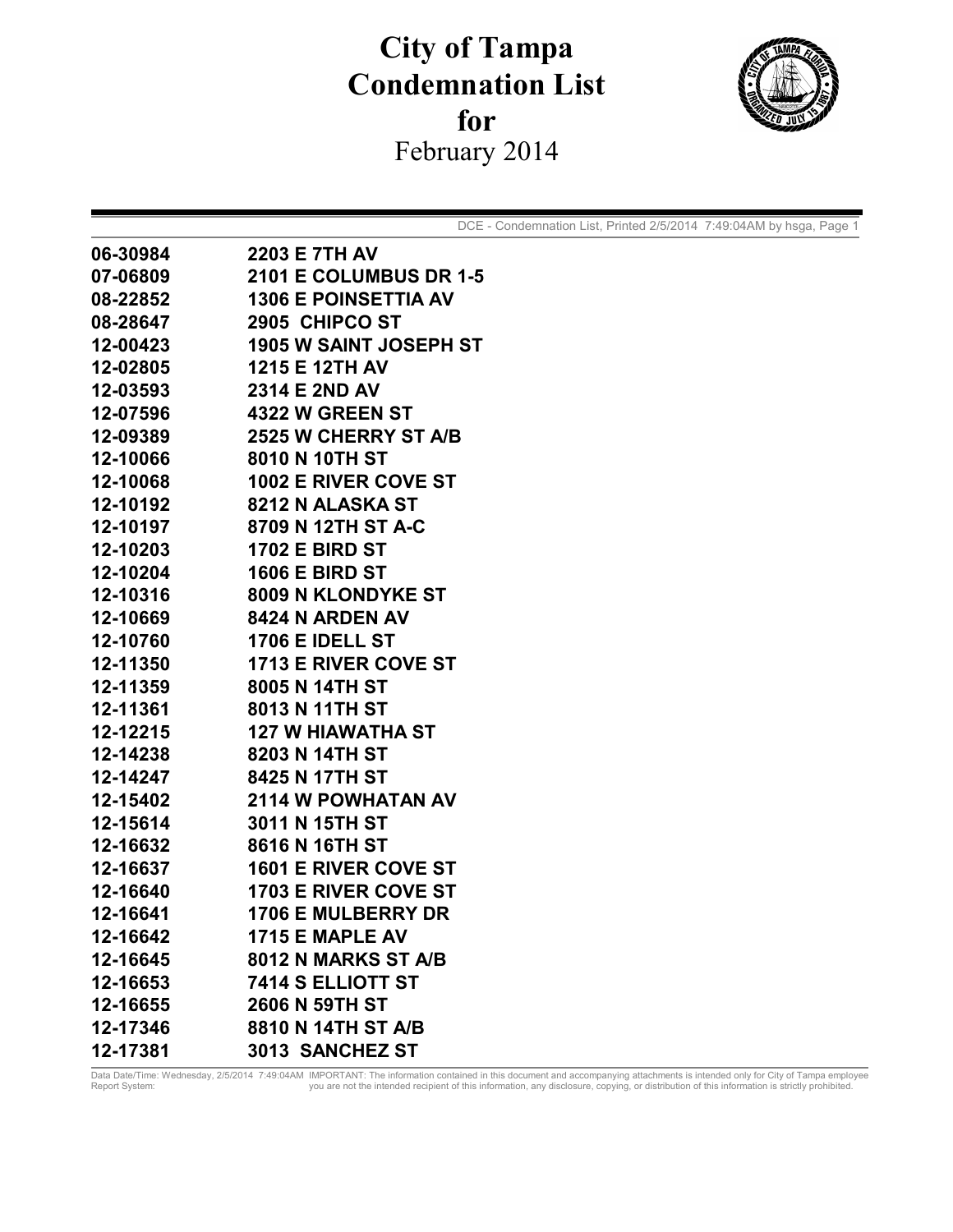| 12-17545 | 5004 N 19TH ST 17               |
|----------|---------------------------------|
| 12-18085 | 5918 N FLORIDA AV               |
| 12-18591 | 5004 N 19TH ST 11               |
| 12-18593 | 5004 N 19TH ST 12               |
| 12-18595 | 5004 N 19TH ST 2                |
| 12-18597 | 5004 N 19TH ST 3                |
| 12-18599 | 5004 N 19TH ST 10               |
| 12-18600 | 5004 N 19TH ST 16               |
| 12-18602 | 5004 N 19TH ST 15               |
| 12-18603 | 5004 N 19TH ST 14               |
| 12-18994 | <b>2509 W UNION ST A/B</b>      |
| 12-19690 | 3211 E 25TH AV                  |
| 13-00423 | 8017 N 10TH ST                  |
| 13-01156 | 8510 N 9TH ST                   |
| 13-01157 | 918 E WILMA ST                  |
| 13-01158 | 8503 N 17TH ST                  |
| 13-01180 | 9411 N BROOKS ST                |
| 13-01233 | 8118 N SEMMES ST                |
| 13-01534 | 9415 N 12TH ST                  |
| 13-01827 | 9407 N 11TH ST                  |
| 13-01831 | <b>1210 E POINSETTIA AV</b>     |
| 13-01880 | <b>2105 E ANNONA AV</b>         |
| 13-02880 | 8313 N 18TH ST A/B              |
| 13-02904 | 5004 N 19TH ST                  |
| 13-03888 | 8201 N ELMER ST                 |
| 13-04757 | 8001 N 17TH ST                  |
| 13-04898 | 2408 E 3RD AV                   |
| 13-08063 | 2210 MALLORY AV                 |
| 13-08107 | <b>2212 MALLORY AV</b>          |
| 13-08641 | 8303 N 17TH ST                  |
| 13-08667 | <b>8303 N HILLSBOROUGH LN</b>   |
| 13-09102 | 4713 W WYOMING AV               |
| 13-09747 | <b>4022 N MARGUERITE ST A/B</b> |
| 13-09835 | 3912 W CHERRY ST                |
| 13-09949 | 8716 N BROOKS ST                |
| 13-09951 | 8115 N 12TH ST                  |
| 13-10109 | <b>115 W SLIGH AV</b>           |
| 13-10387 | 3617 N 52ND ST                  |
| 13-11194 | 4504 N WEBSTER ST               |
| 13-11932 | <b>701 E HOLLYWOOD ST</b>       |
| 13-11959 | <b>811 E CURTIS ST</b>          |
| 13-12723 | 712 E ROBSON ST                 |
| 13-13071 | 8108 N KLONDYKE ST              |
| 13-13186 | <b>4019 E LOUISIANA AV</b>      |

Data Date/Time: Wednesday, 2/5/2014 7:49:04AM IMPORTANT: The information contained in this document and accompanying attachments is intended only for City of Tampa employee<br>Report System: Wednesday, 2/5/2014 7:49:04 you ar